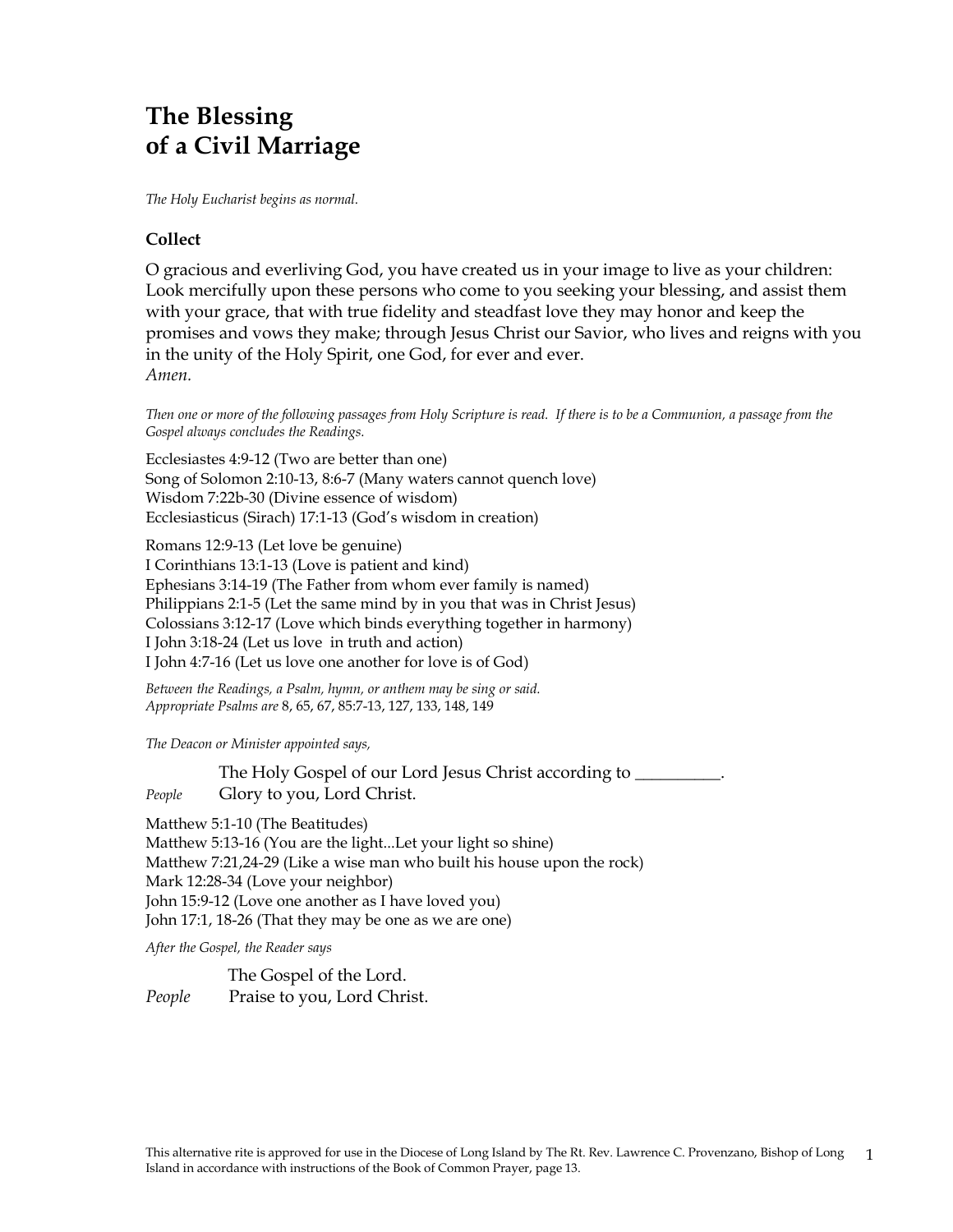*After the Gospel (and homily), the married couple stands before the Celebrant, who addresses them in these or similar words,*

N. and N., you have come here today to seek the blessing of God and God's Church upon your marriage.

*The Celebrant then addresses each person individually, saying*

N., you have taken N. to be your *wife/husband/spouse*. Do you promise to love *her/him*, comfort *her/him*, honor and keep *her/him*, in sickness and in health; and, forsaking all others, to be faithful to *her/him* as long as you both shall live?

*The person answers* I do.

*The Celebrant then addresses the congregation, saying*

Will you who have witnessed these promises do all in your power to uphold these two persons in their marriage?

*People* We will.

*If rings already exchanged are to be blessed, the couple extends their hands towards the priest or if new rings are to be given, the priest may ask God's blessing on the rings as follows,*

Bless, O Lord, these rings to be a sign of the vows by which these persons have bound themselves to each other; through Jesus Christ our Lord. Amen.

*If new rings are to be given, the giver places the ring on the ring-finger of the other's hand and says,*

*N.*, I give you this ring as a symbol of my vow, and with all that I am, and all that I have, I honor you, in the Name of the Father, and of the Son, and of the Holy Spirit (*or* in the Name of God).

*Then the Celebrant joins the right hands of the couple and says,* Those whom God has joined together let no one put asunder.

*People* Amen.

## **The Prayers**

*The Deacon or other person appointed reads the following prayers or another appropriate form.*

Let us pray.

Eternal God, creator and preserver of all life, author of salvation, and giver of all grace: Look with favor upon the world you have made, and for which your Son gave his life, and especially upon \_\_\_\_\_ and \_\_\_\_\_ united in marriage. *Amen.*

Give them wisdom and devotion in the ordering of their common life, that each may be to the other a strength in need, a counselor in perplexity, a comfort in sorrow, and a companion in joy. *Amen.*

Grant that their wills may be so knit together in your will, and their spirits in your Spirit, that they may grow in love and peace with you and one another all the days of their life. *Amen.*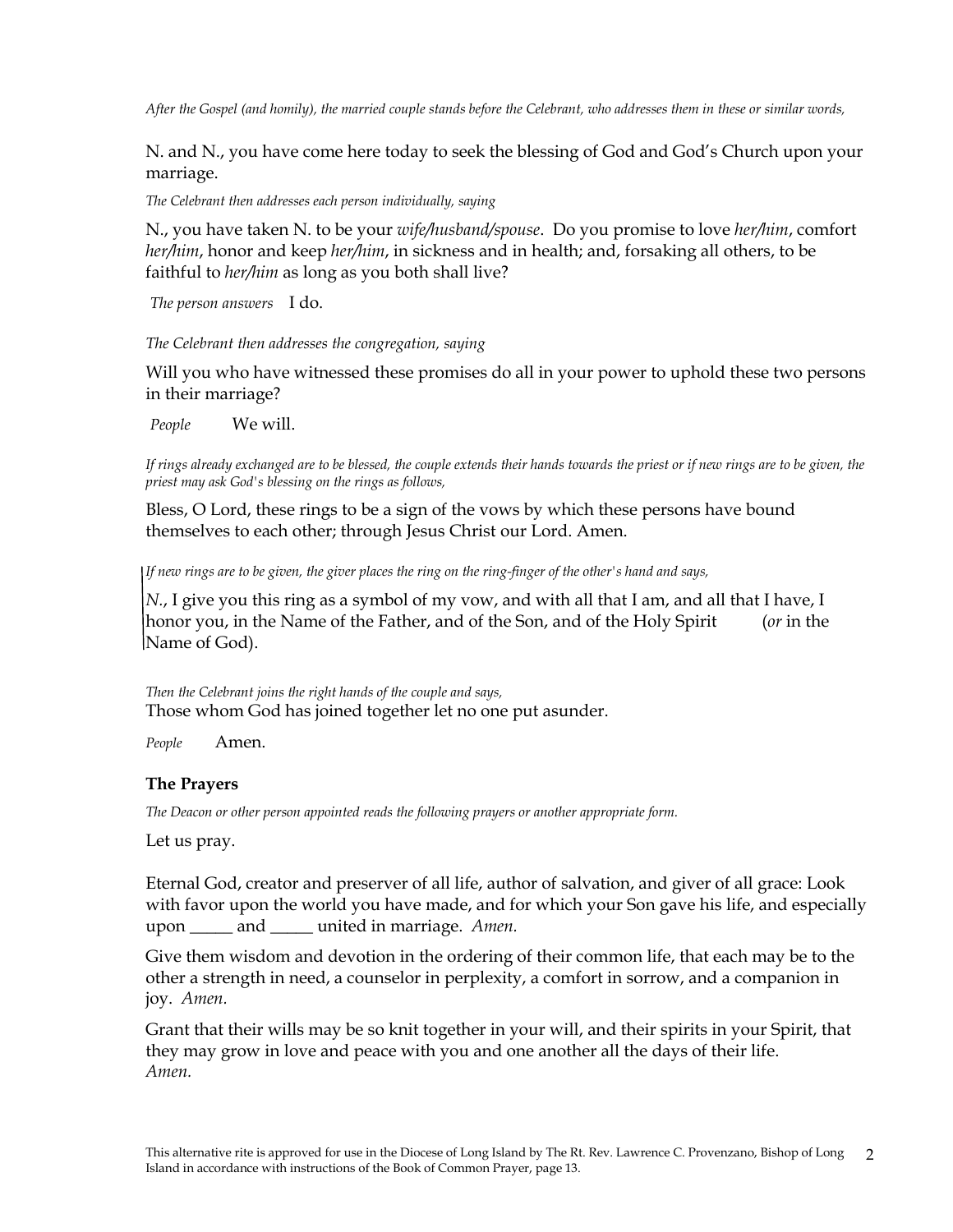Give them grace, when they hurt each other, to recognize and acknowledge their fault, and to seek each other's forgiveness and yours. *Amen.*

Make their life together a sign of Christ's love to this sinful and broken world, that unity may overcome estrangement, forgiveness heal guilt, and joy conquer despair. *Amen.*

Bestow on them, if it is your will, the gift and heritage of children, and the grace to bring them up to know you, to love you, and to serve you. *Amen.*

Give them such fulfillment of their mutual affection that they may reach out in love and concern for others. *Amen.* 

Grant that all married persons who have witnessed these vows may find their lives strengthened and their loyalties confirmed. *Amen.*

Grant that the bonds of our common humanity, by which all your children are united one to another, and the living to the dead, may be so transformed by your grace, that your will may be done on earth as it is in heaven; where, O Father, with your Son, and the Holy Spirit, you live and reign in perfect unity, now and for ever. *Amen.*

# **The Blessing of the Marriage**

*The people remain standing. The couple kneels, and the Priest says one of the following prayers,*

Most gracious God, we give you thanks for your tender love in sending Jesus Christ to come among us, to be born of a human mother, and to make the way of the cross to be the way of life. By the power of your Holy Spirit, pour out the abundance of your blessing upon \_\_\_\_\_\_\_ and

\_\_\_\_\_\_\_. Defend them from every enemy. Lead them into all peace. Let their love for each other be a seal upon their hearts, a mantle about their shoulders, and a crown upon their foreheads. Bless them in their work and in their companionship; in their sleeping and in their waking; in their joys and in their sorrows; in their life and in their death. Finally, in your mercy, bring them to that table where your saints feast for ever in your heavenly home; through Jesus Christ our Lord, who with you and the Holy Spirit lives and reigns, one God, for ever and ever. *Amen.*

#### *or this*

O God, you have so consecrated the covenant of marriage that in it is represented the spiritual unity between Christ and his Church: Send therefore your blessing upon these your servants, that they may so love, honor, and cherish each other in faithfulness and patience, in wisdom and true godliness, that their home may be a haven of blessing and peace; through Jesus Christ our Lord, who lives and reigns with you and the Holy Spirit, one God, now and for ever. *Amen.*

## *The couple remains kneeling and the Priest adds this blessing,*

God the Father, God the Son, God the Holy Spirit, bless, preserve, and keep you; the Lord mercifully with his favor look upon you, and fill you with all spiritual benediction and grace; that you may faithfully live together in this life, and in the age to come have life everlasting. *Amen.*